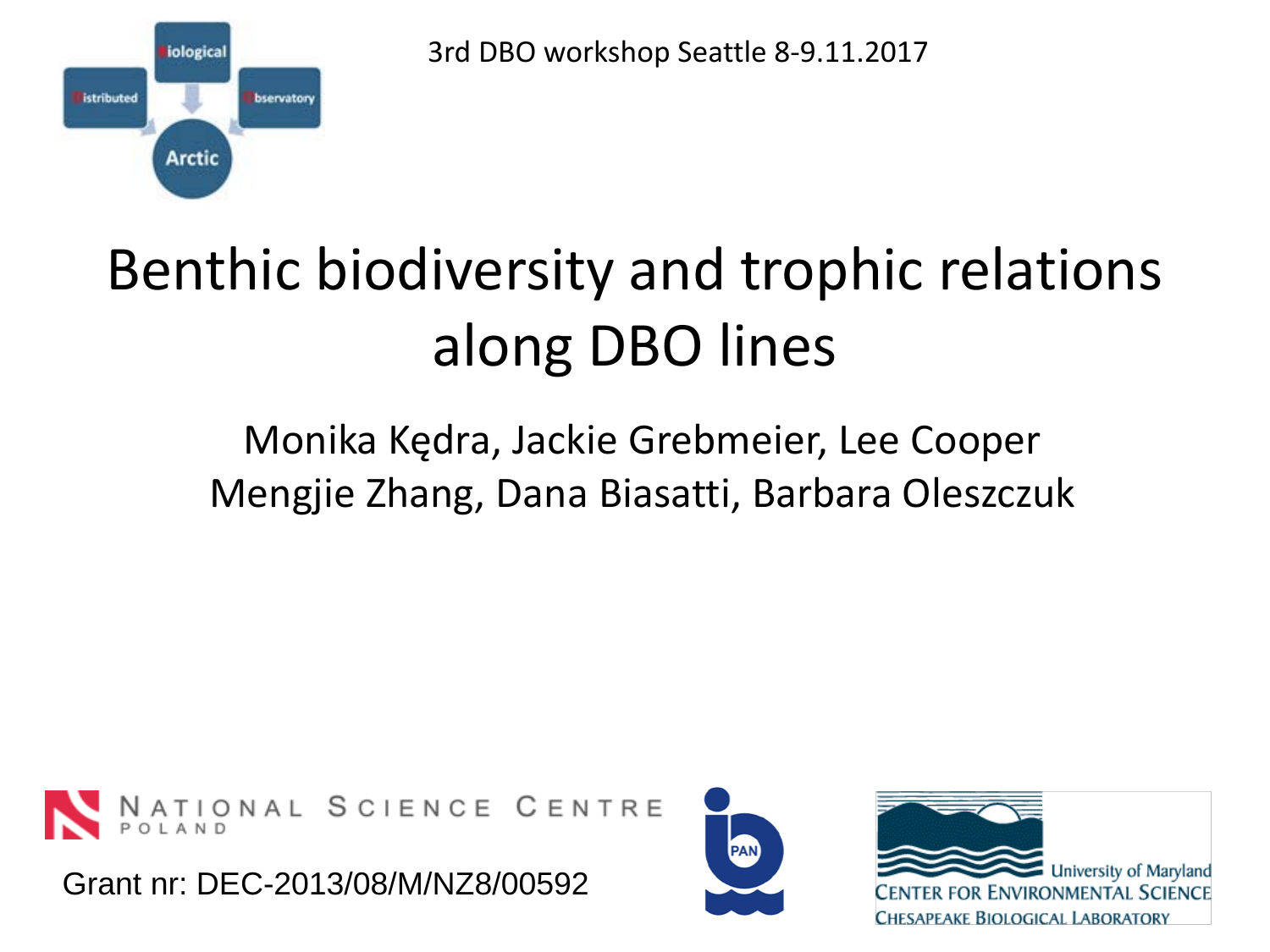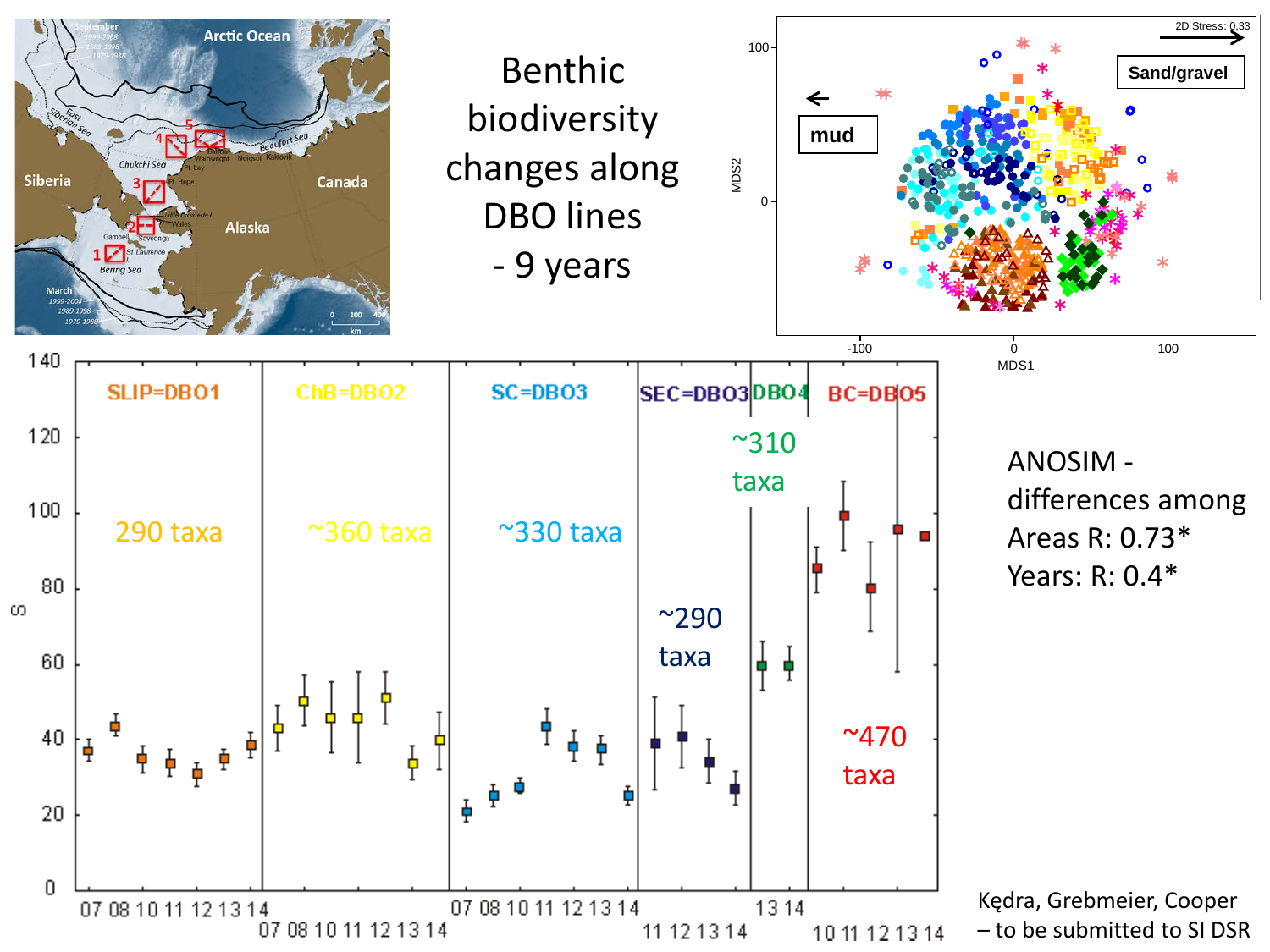## Benthic biodiversity



- The lowest biodiversity in SC/SEC – DBO3
- The highest biodiversity in BC-DBO5
- Changes in species composition – more smaller, opportunistic species
- [http://www.iopan.gda.pl/](http://www.iopan.gda.pl/projects/DBO/index.html) [projects/DBO/index.html](http://www.iopan.gda.pl/projects/DBO/index.html)



Kędra, Grebmeier, Cooper – to be submitted to SI DSR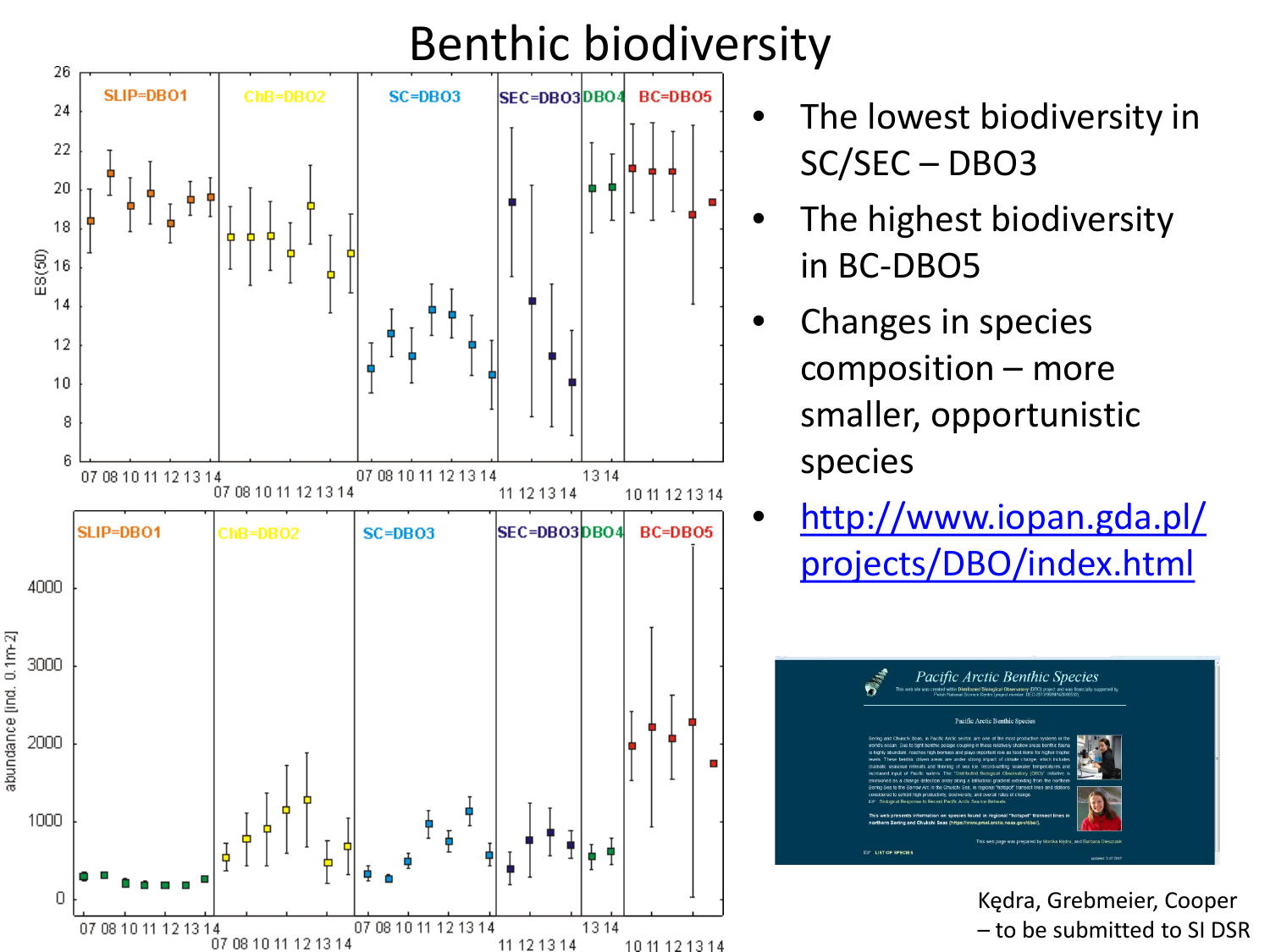## Variation in utilized food sources (2015)  $-$  stable isotope ( $\delta^{13}$ C) specific compound analysis of aminoacids



Mc – *Macoma calcarea*, Et – *Ennucula tenuis*, Yh – *Yoldia hyperborea*, Nr – *Nuculana radiata*, Np – *Nuculana pernula*, Ma – *Mya arenaria*, Sg – *Serripes groenlandicus*, Ms – *Maldane sarsi*, Pg – *Pectinaria granulata*, Ac – *Axiothella catenat*a, An – *Anonyx* sp., By – *Byblis* sp., Am – *Ampelisca macrocephala, Pf – Pontoporeia femorata* - based on  $\delta^{13}C_{AA}$  values

Kędra, Zhang, Biasetti, Grebmeier, Cooper – to be submitted to SI DSR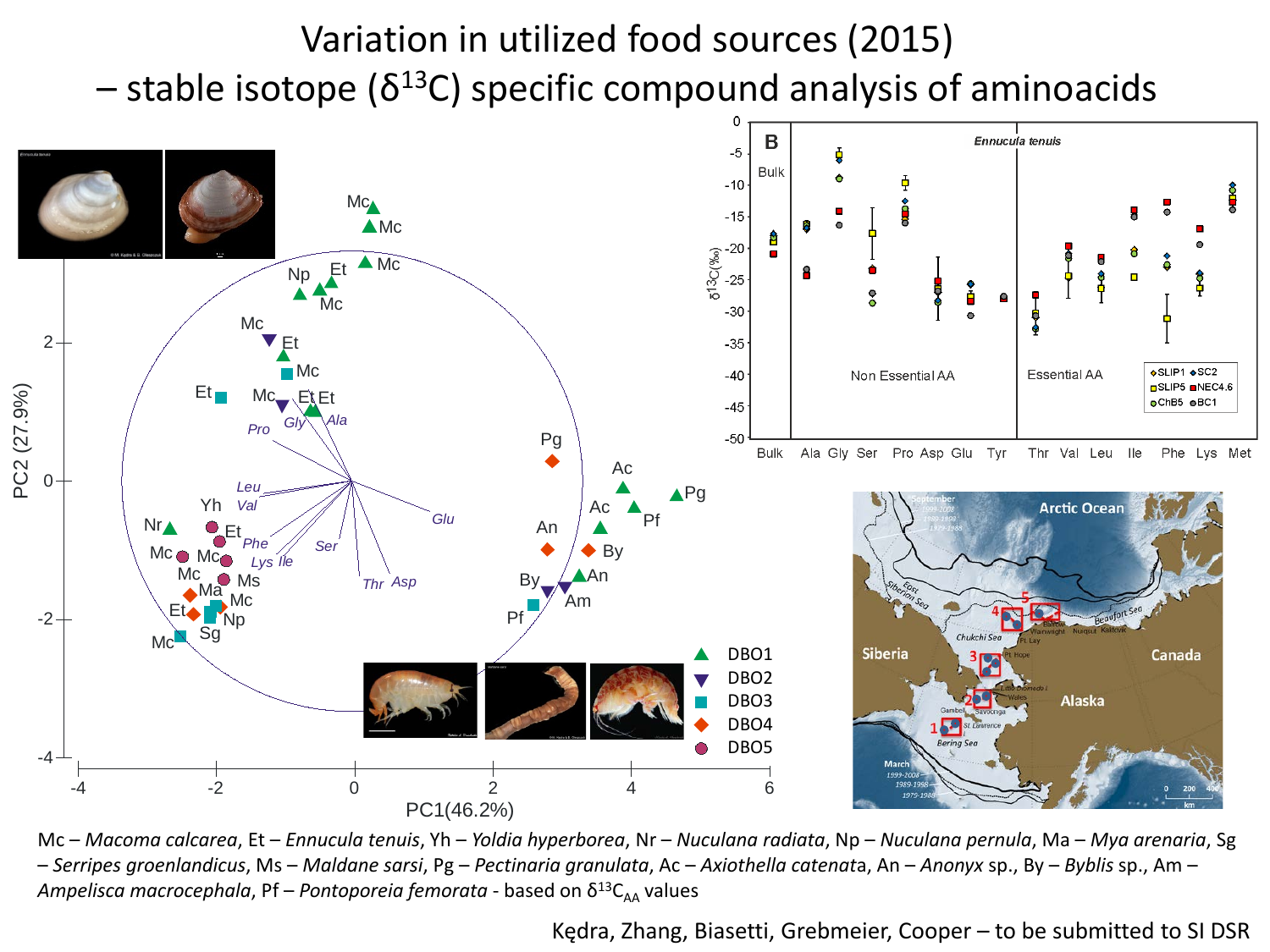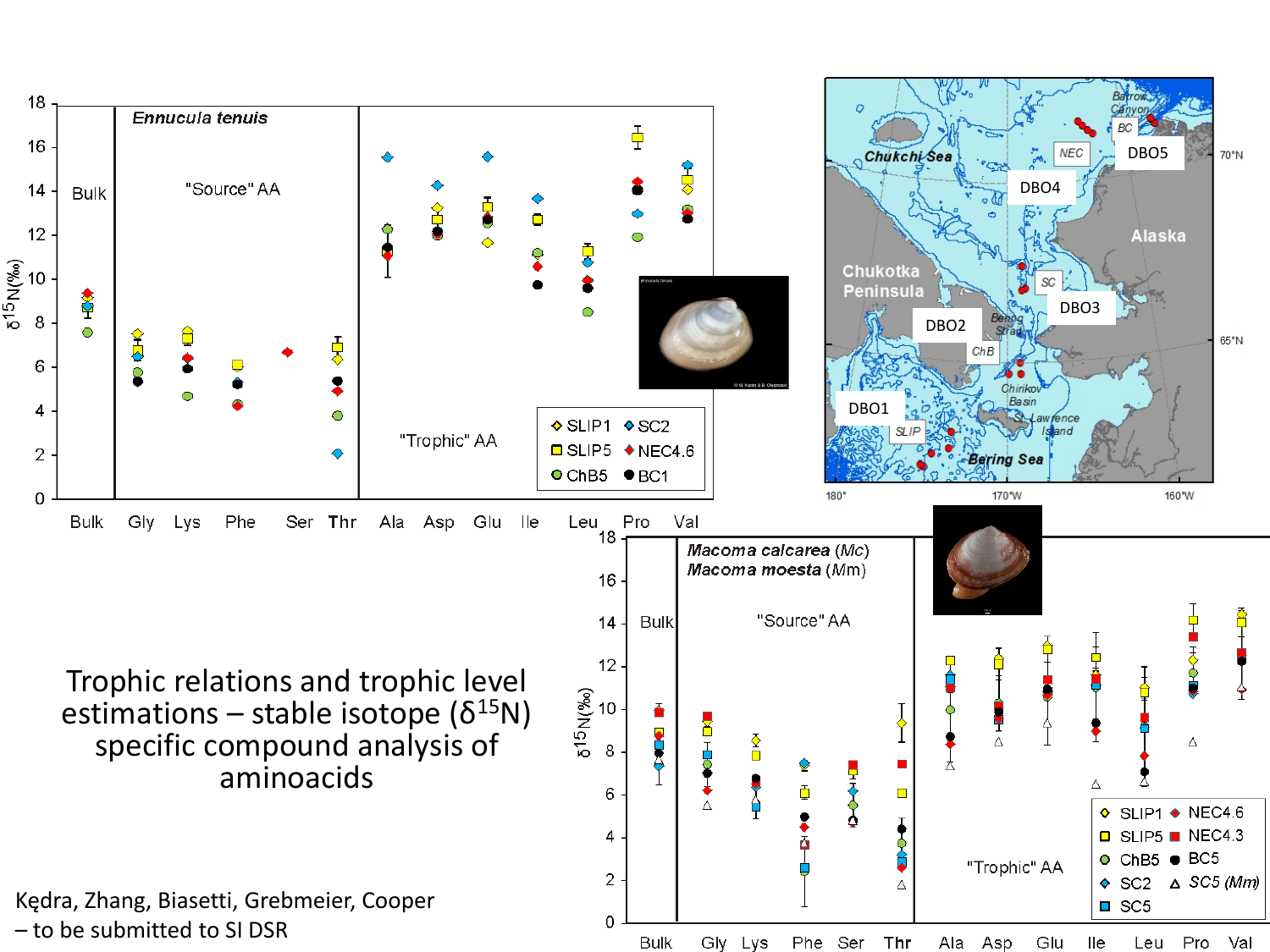

- Better trophic level estimations
- Changes in species TL and feeding behaviour depending on the area samples
- DBO1 and DBO3 (and some DBO4 stations) – AA of organisms were more enriched in 15N and utilized more reworked material

Degradation index ΣV (McCarthy et al., 2007) - measure of the relative re-synthesis of the original autotrophic AA pool in different organisms as the mean deviation of  $\delta^{15}N$  of individual trophic AAs

Kędra, Zhang, Biasetti, Grebmeier, Cooper – to be submitted to SI DSR